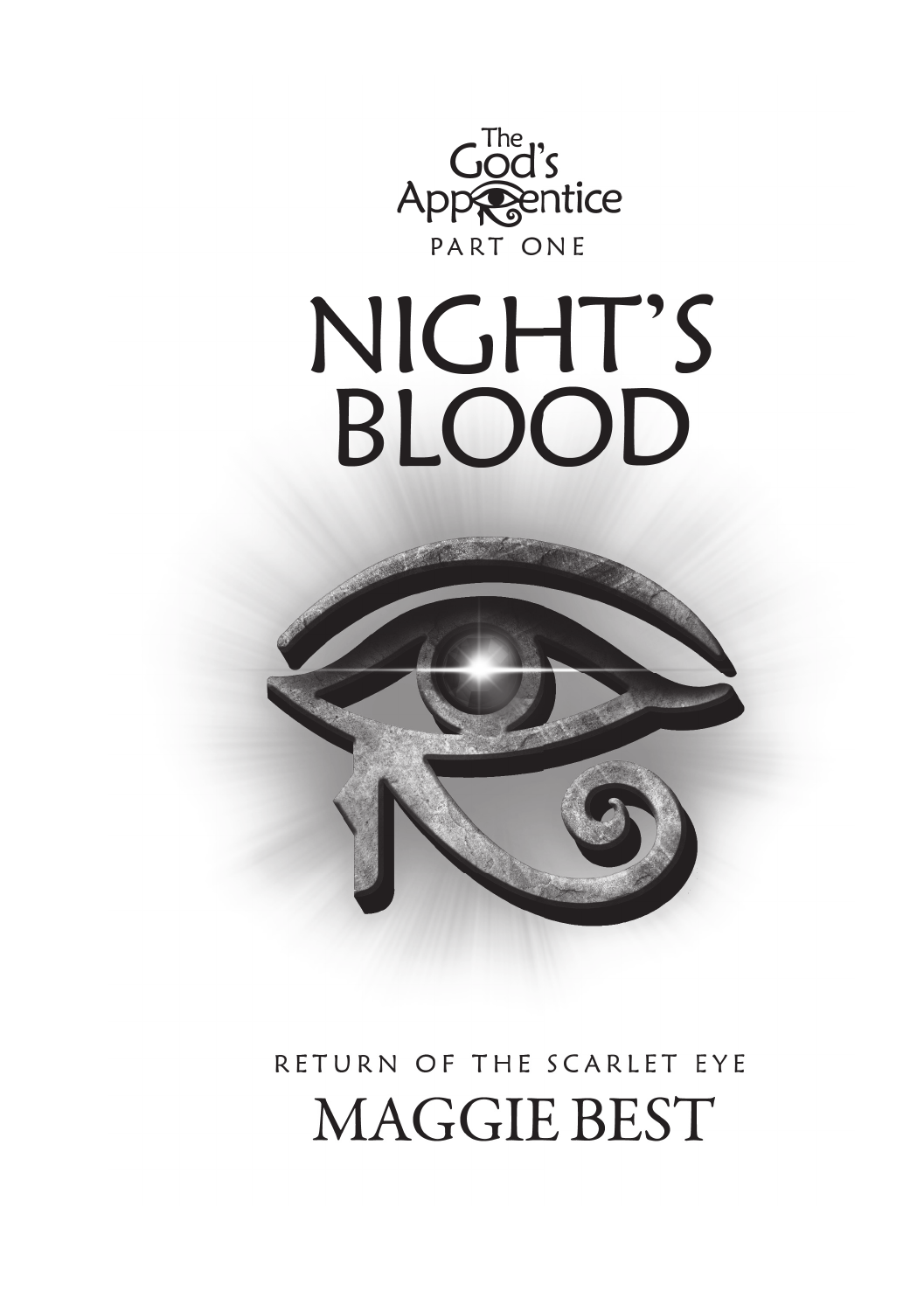© Maggie Best 2009 The moral right of the author has been asserted.

National Library of Australia Cataloguing-in-Publication entry

| Author:       | Best, Maggie, author.                                      |
|---------------|------------------------------------------------------------|
| Title:        | Night's blood: return of the scarlet eye / by Maggie Best. |
| ISBN:         | 9780992402808 (paperback)                                  |
| Series:       | Best, Maggie, God's apprentice ; Part 1.                   |
| Notes:        | Includes index.                                            |
| Subjects      | Mythology, Egyptian--Fiction.                              |
| Dewey Number: | A823.4                                                     |

*This is a work of fiction. Names, characters, places and occurrences are either a product of the author's imagination or have been used fictitiously, and any resemblance to real persons, living or dead, businesses, events, and locations other than those clearly in the public domain, is completely coincidental.* 

ALL RIGHTS RESERVED. This book contains material protected under International and Federal Copyright Laws and Treaties. Any unauthorized reprint or use of this material is prohibited. No part of this book may be reproduced or transmitted in any form or by any means, electronic or mechanical, including photocopying, recording, or by any information storage and retrieval system without express written permission from the author / publisher.

Please purchase only authorised electronic editions, and do not participate in or encourage electronic piracy of copyrighted materials. Your support of the author's rights is appreciated.

Learn more about Maggie and her books on www.maggiebest.com Or follow on Facebook: www.facebook.com/maggiebestauthor And on Twitter: https://twitter.com/AuthorMbest

Printed by Digital Print Australia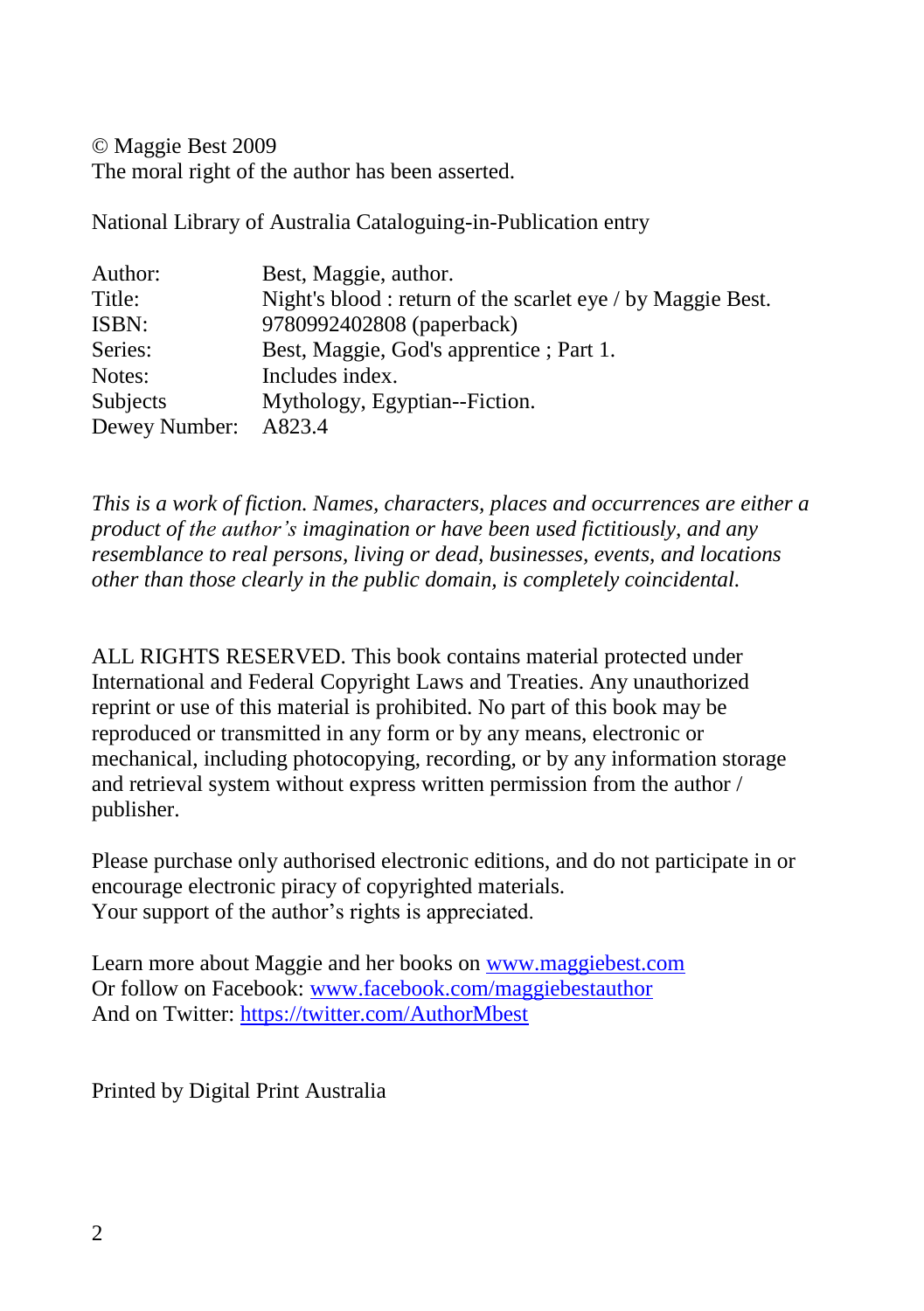## THE GOD'S APPRENTICE - PART ONE: NIGHT'S BLOOD

| Contents                                         |  |
|--------------------------------------------------|--|
|                                                  |  |
|                                                  |  |
|                                                  |  |
|                                                  |  |
|                                                  |  |
|                                                  |  |
|                                                  |  |
|                                                  |  |
|                                                  |  |
|                                                  |  |
|                                                  |  |
|                                                  |  |
|                                                  |  |
|                                                  |  |
|                                                  |  |
|                                                  |  |
|                                                  |  |
|                                                  |  |
|                                                  |  |
|                                                  |  |
| Chapter 20: TWO STEPS FORWARD, ONE STEP BACK 188 |  |
|                                                  |  |
|                                                  |  |
|                                                  |  |
|                                                  |  |
|                                                  |  |
|                                                  |  |
|                                                  |  |
|                                                  |  |
|                                                  |  |
|                                                  |  |
| Chapter 31: YOU WIN SOME, YOU LOSE SOME 304      |  |
|                                                  |  |
|                                                  |  |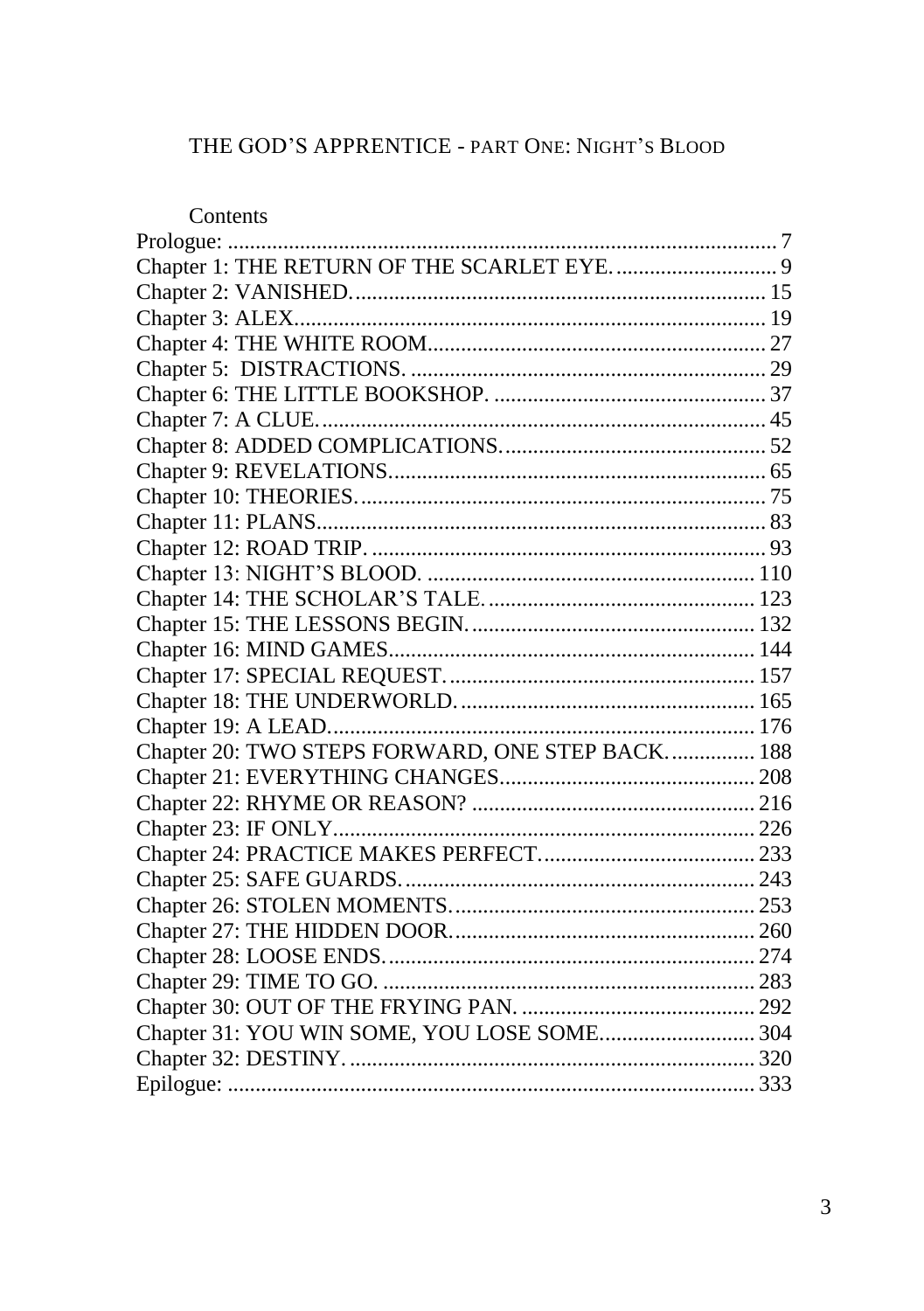Acknowledgements:

This, my very first book, is dedicated my wonderful husband, Geoff and our fabulous kids Tanya, Andrew and David – with thanks for their patience, feedback, help and inspiration.

No book is ever a solo effort and so I'd like to also extend my sincere appreciation to these amazing folk:

Miranda, my editor, for your time, and great advice.

Digital Print Australia for turning my words into an actual book that I can hold in my hands.

Sensational Beta readers, Lilly, Jen, Kylie, Lindy, Anna and Nirmala, for your constructive – and sometimes sassy - comments.

The guys and gals at the Novelist's Circle for your detailed and meticulous critiques.

My friends both here and in cyberspace; Thanks for pushing, prodding and putting up with me, and not letting me give up on my dream.

I can never adequately express my gratitude to you all.

And to my beautiful mum, Ivy, who has watched this journey from another realm, this is for you...

క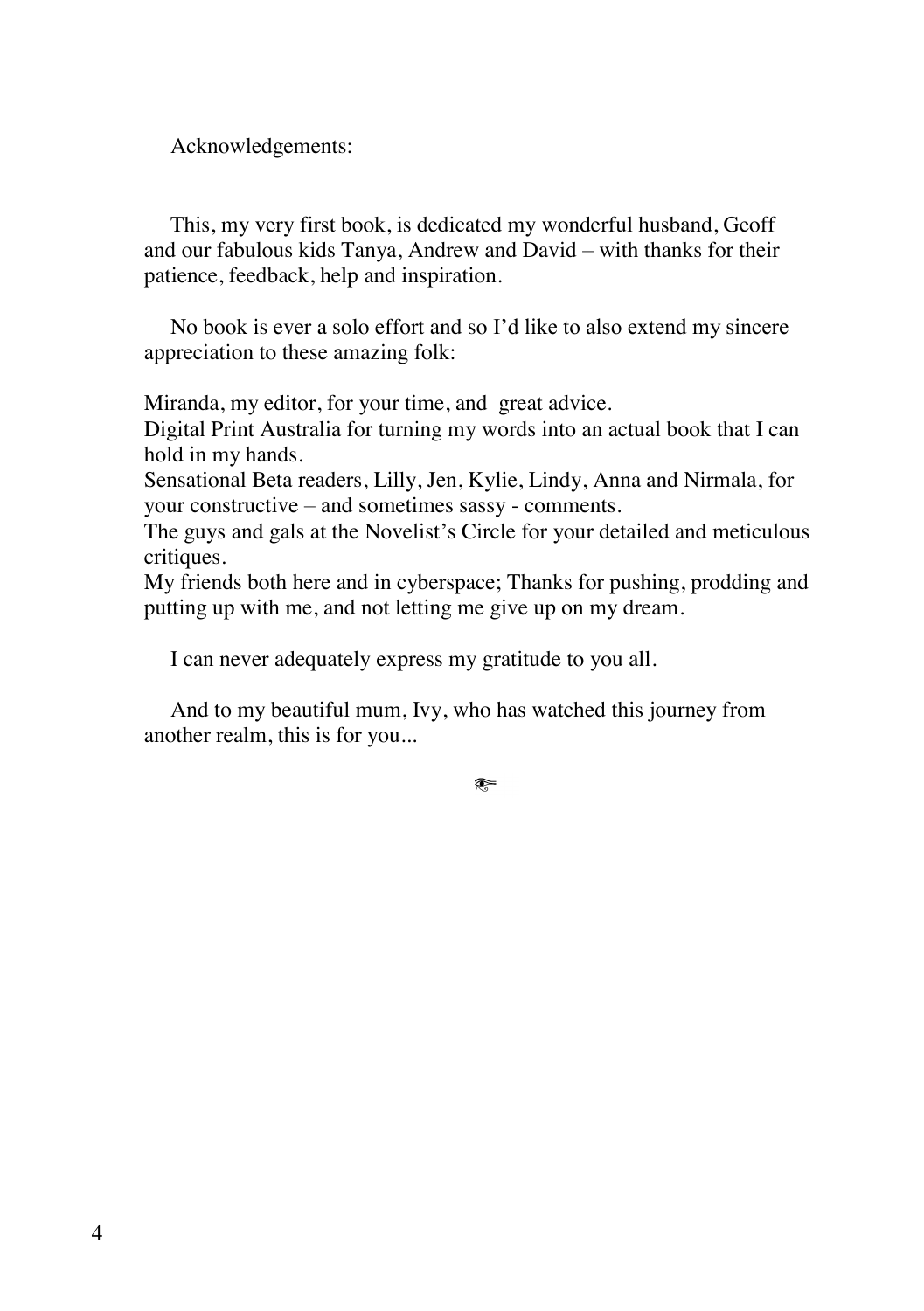*Isis's prophecy for Horus…*

*Blood will burn and Set will cower, As the willing sacrifice surrenders power, Glowing red and bright as day, The Scarlet Eye again holds sway. The helm no longer in disguise, Reforms anew and you will rise. Then all mankind will bend its knee, Bound eternally to thee…*

 $\begin{picture}(20,20) \put(0,0){\line(1,0){10}} \put(15,0){\line(1,0){10}} \put(15,0){\line(1,0){10}} \put(15,0){\line(1,0){10}} \put(15,0){\line(1,0){10}} \put(15,0){\line(1,0){10}} \put(15,0){\line(1,0){10}} \put(15,0){\line(1,0){10}} \put(15,0){\line(1,0){10}} \put(15,0){\line(1,0){10}} \put(15,0){\line(1,0){10}} \put(15,0){\line(1$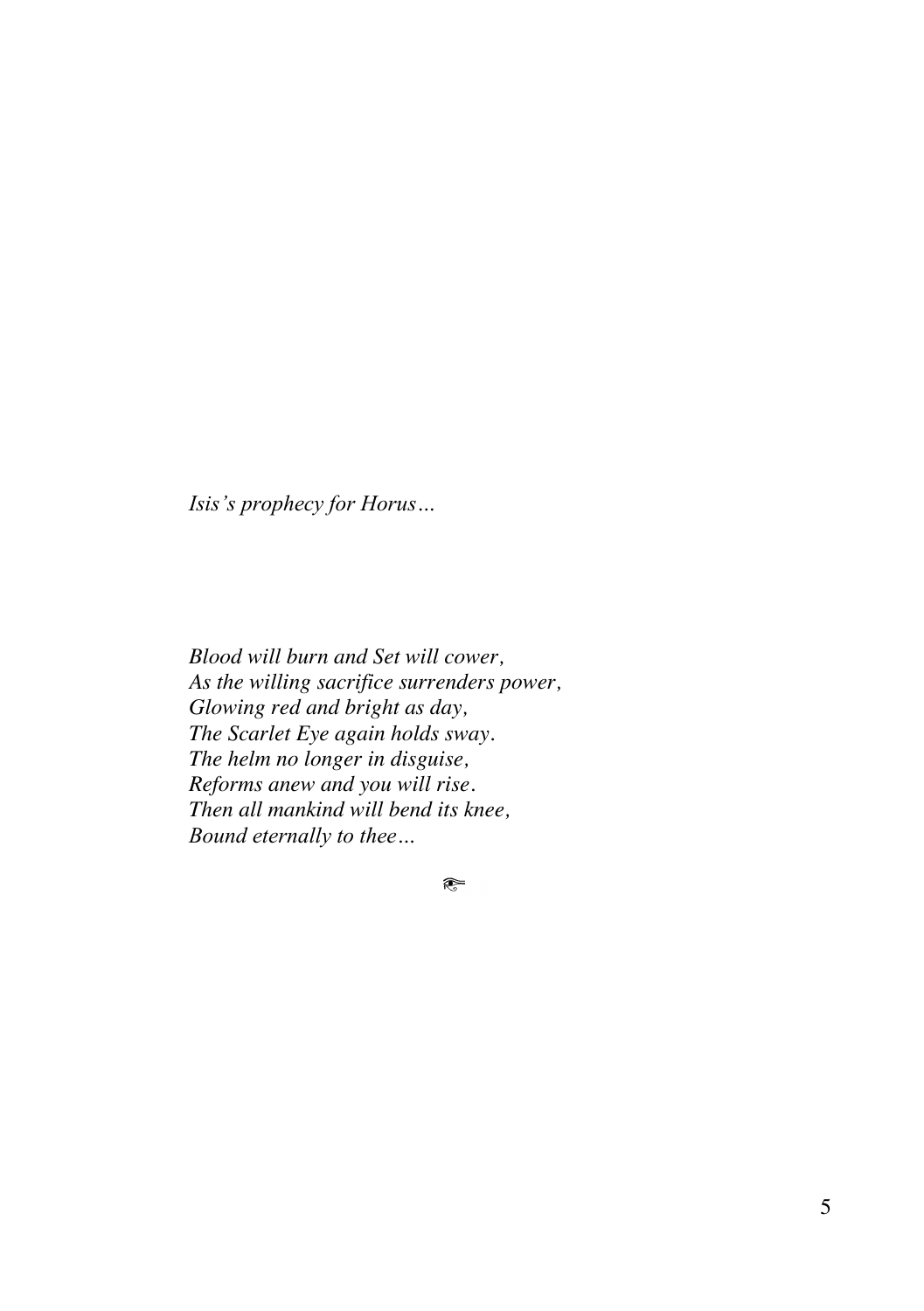## THE GOD'S APPRENTICE PART 1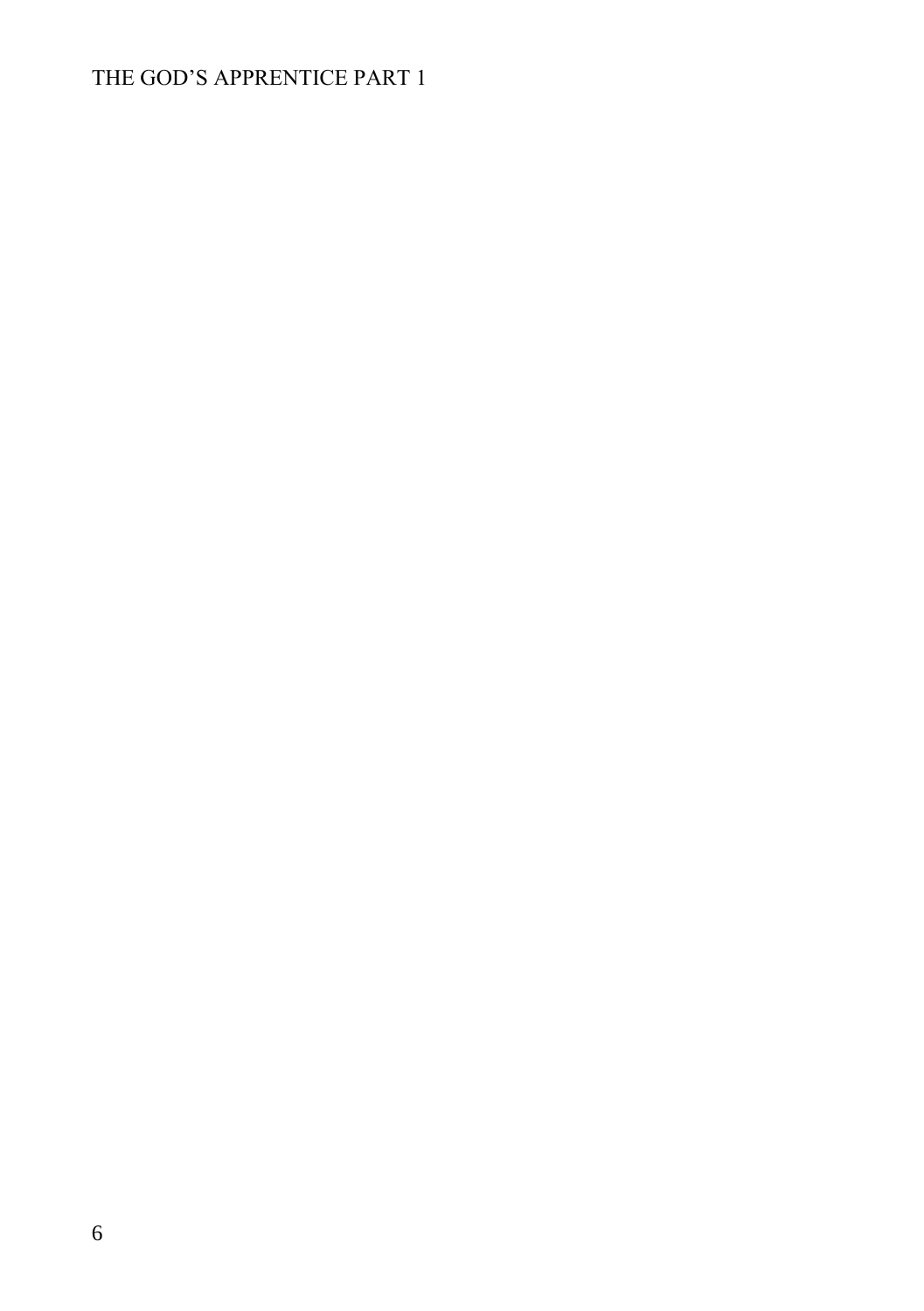### **Prologue:**

1824 AD – The Underworld.

Set's eyes snapped open, his peaceful meditation shattered. A disturbing sensation gnawed at his stomach denying him much needed rest. Swallowing hard, he tried to dispel the feeling, but it refused to ease. He peered irritably at the faint blush of dawn and marshalled his strength.

Expanding all his senses, he tried to locate the source of his discomfort; it was not in this realm. Clenching his teeth, he pushed further, seeking a beloved mind beyond the void. What she recounted made the breath catch in his throat.

The Scarlet Eye of Horus amulet, that cursed instrument of his Earthly downfall, the device Horus's minions had subsequently used to enslave his people, the Seti, had been rediscovered on Earth.

"What if falls into the wrong hands?" she fretted. "Without you here to guard it, all mankind could fall under its sway this time."

"I'm the god of Night for the Underworld, not Earth," he reminded her, his tone flat and unyielding. "Mankind chose its path when it turned its back on me"

"So you would abandon them? You would abandon me?"

The question stung. Anger gave way to aching sadness. He was indifferent to mankind, but not to her... No, "I could never do that."

Relief washed along their tenuous link and through him, giving his conscience a guilty nip.

"I knew you couldn't have changed that much."

He had, but he wasn't about to tell her how mistaken her faith was.

"I'll speak to Ra." The offer sounded grudging even to his ears, but that wasn't her fault.

"I can't promise he'll change his mind," he cautioned. "At least one of the reasons I was sent into exile still exists."

"I understand."

"If by some miracle he does agree, it will still be difficult for me to cross over after all this time. I'll need..."

"I'll get on to it while you speak to your father," she cut in, her excitement pricking his conscience again.

"Be careful, Aker." The warning reached her before she could sever their connection and made her pause. "If the Eye falls into the wrong hands before I'm able to come, and they learn about you and what you can do, it won't be just the people of Earth who will be in peril."

"I know. I'll take care; don't worry."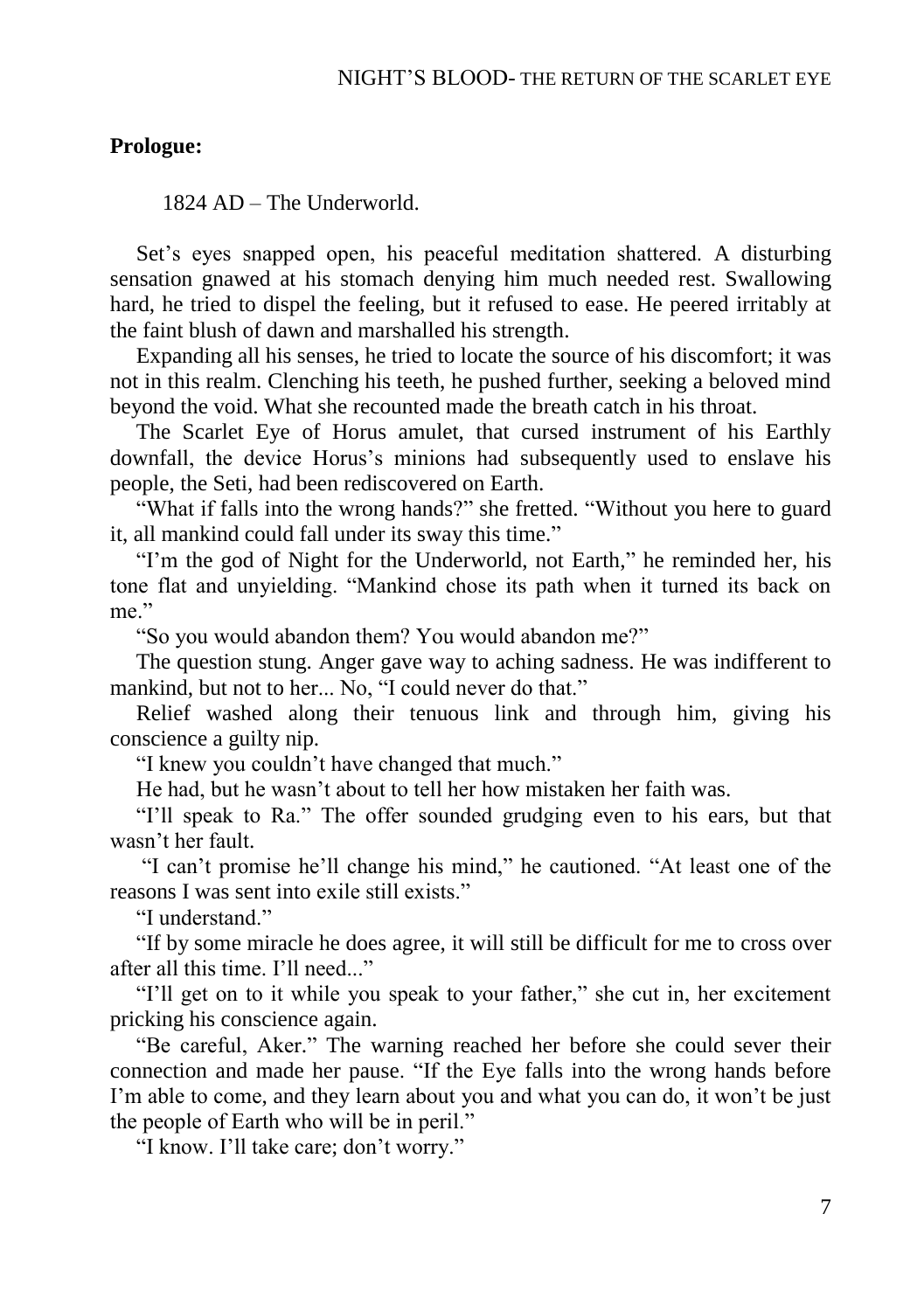Then he was alone again, the link broken.

Set stared at the ceiling, his face a mask gilded by the newly risen sun.

Despite the dire consequences the discovery of the Scarlet Eye might cause, the chance of his return had filled Aker with a hope and longing she hadn't been able to completely conceal.

A matching desire in him, ruthlessly suppressed before she could sense it, had made it impossible for him to add that, should it become necessary to destroy the Scarlet Eye rather than merely watch over it, this could all end badly – very badly.

He'd have to tell her one day of course, but not yet. No, not yet.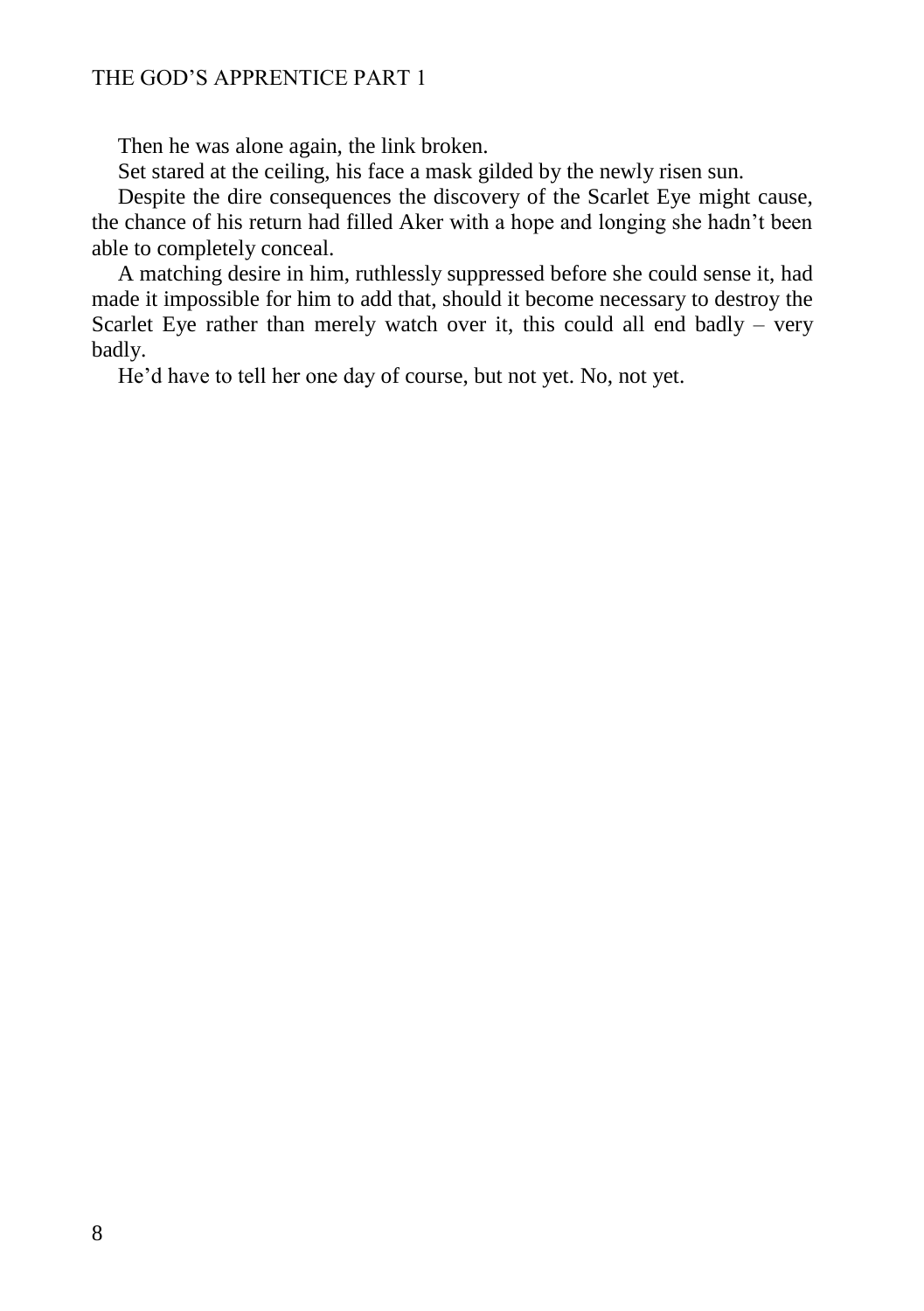#### **Chapter 1: THE RETURN OF THE SCARLET EYE.**

1826 AD - Edinburgh, Scotland.

Two long, frustrating years; that's how long it took Set to convince Ra to allow him to leave the Underworld. His father might have remained adamant in his refusal had the Egyptian government not done the unthinkable and bequeathed the Scarlet Eye to Horatio Browne, the foreign archaeologist who had found it. It was now en-route to England, something that would never have been permitted had the gods still ruled Egypt. Furious at this treachery, Ra had relented.

Finally, after weeks of preparation, all was in readiness for Set's departure.

Having extracted a solemn vow from his son regarding Aker, Ra gave Set his blessing. Anubis stood at the back of the chamber to bear witness and as a precaution should anything go amiss with the transfer.

Set lay on the altar, closed his eyes, steadied his breathing and prepared to cross over to the land of his birth.

Forces rushed into the chamber, pulled at his hair and clothing, swirled around and through him, tugging viciously at his soul. His body stiffened and arched in response, as the knotted chords in his throat desperately held back a scream of agony.

"You must surrender, Set. You wanted this." Ra's stern voice caused the colour in Set's already flushed cheeks to deepen.

Wonderful; just what he needed. To be scolded like a child in front of Anubis. Set willed his rebellious muscles to relax.

They ached in protest, then…

…Calm.

…Silence.

…A violent wrench that sent him spinning into oblivion.

Sensations returned slowly.

First, soft light flickered against his eyelids.

Next, the muted sounds of horses' hooves on cobbles, voices, and a dog's barking, reached him.

Then the long-absent, but never-forgotten scent of cloves, attar of roses, and musk caressed his nostrils, and his eyes sprang open.

He blinked and tried to bring his surroundings into focus. Daylight streaming through a window in front of him made his eyes water.

A figure stooped and snuffed out a candle.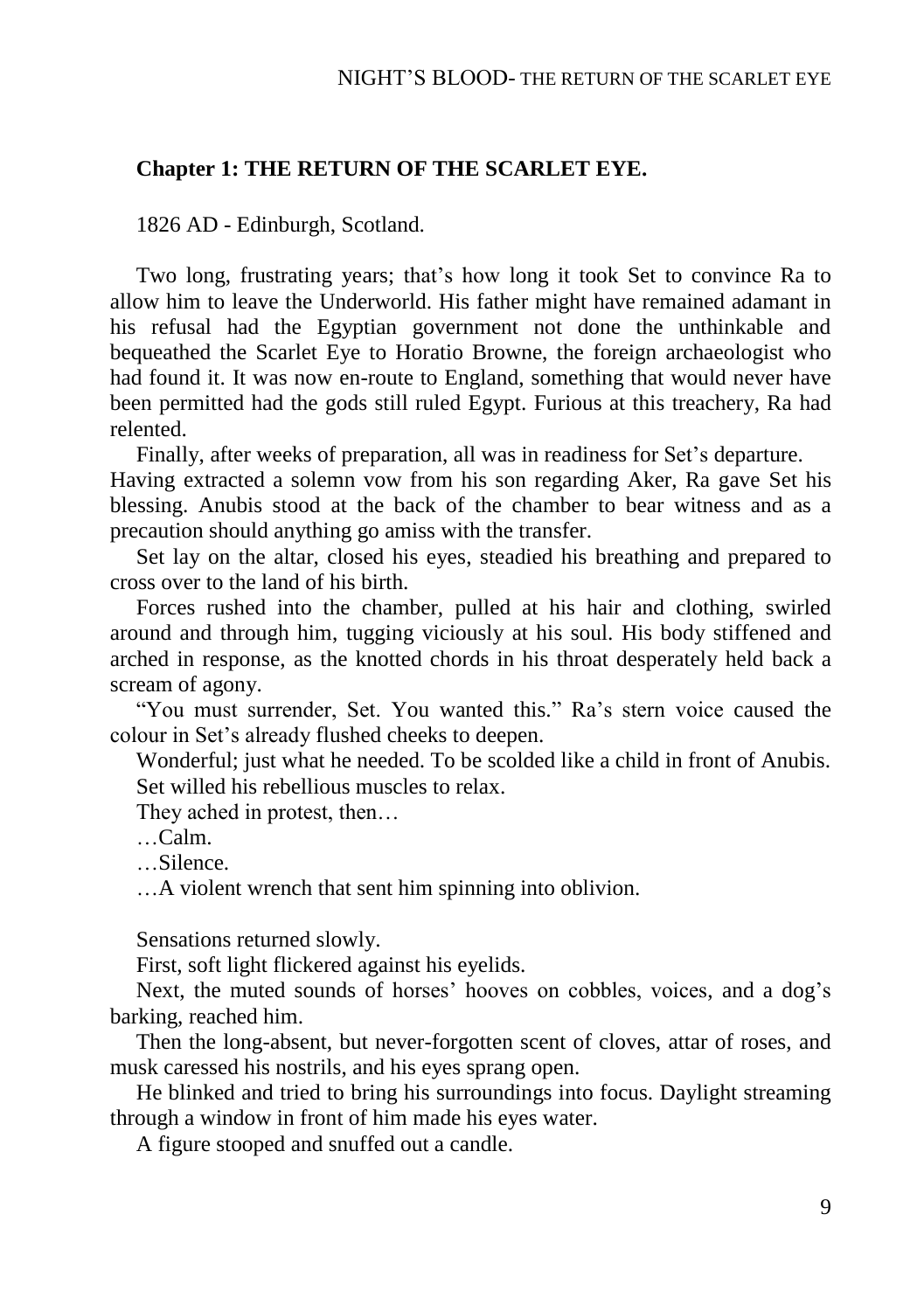Turning his head, he stared at the woman in the unfamiliar high-waisted, scalloped and beribboned old-gold silk and gauze gown, his eyes travelling up her trim figure until he at last found something he recognised – lips, nose and eyes.

"Aker." His voice cracked. He stood, unsteady at first, his eyes never leaving hers.

Which of them moved first was impossible to tell. One minute half a room separated them, the next they were in each other's arms.

Set had every intention of honouring the promise he'd made to Ra, but facing the woman he loved after a separation of more than two thousand years, feelings drove rational thought away and they lost themselves in each other.

It took almost three days for duty to reassert itself. He hated it with a passion; loathed having to leave Aker alone once more as he set off to meet Horatio Browne's ship.

Thanks to Aker's genius for arranging such things, he had the perfect cover and a new partner who was more than happy to let Set assume his identity in exchange for knowledge about ancient Egypt from such an impeccable source.

So Set became a highly respected Egyptologist. That tickled him. As their carriage rattled and swayed its way across the Scottish border and into England he pulled a small mirror out of his jacket pocket and studied his disguise. A grin tugged at the corner of his mouth. Not even Ra would recognise him now.

Ingratiating himself with Horatio proved ridiculously easy thanks to the superb coaching he received on their long trip to London.

Horatio welcomed Set with enthusiasm - thrilled that he'd been able to lure the reclusive Professor south of the border at long last - and wasted no time installing him as his associate.

It was obvious from the outset that their passion for Egypt was mutual. Set was more surprised to discover that the bellicose archaeologist also shared his dry sense of humour.

Ironically, it was this rapport that was almost Set's undoing.

A year after they began working together Horatio received an offer to join a team of archaeologists at the Louvre, in Paris. He was of a mind to refuse but the British Government saw it as a great public relations coup and he was ordered to make preparations to move his family to France.

Determined not to leave without celebrating the end of his long and illustrious tenure at the British Museum, Horatio invited his colleagues to a ball at his townhouse in Belgravia.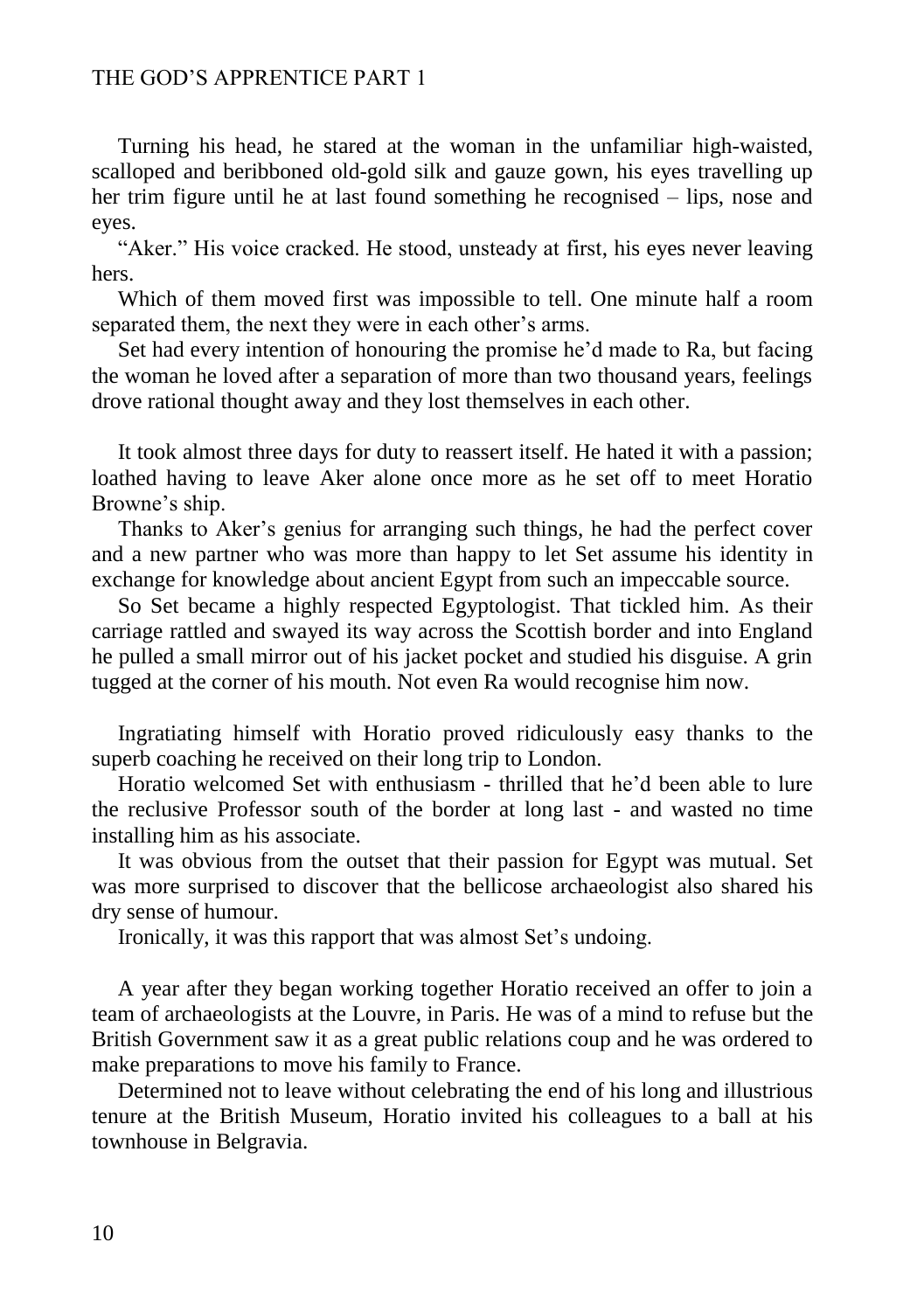Even Set was impressed when he entered the main salon that night.

Lifting a champagne flute from a tray proffered by a white-gloved waiter, Set wandered across the gleaming parquet floor, nodding to an acquaintance here, and stopping for a mild flirtation there. His eyes roamed over towering vases of exotic flowers, their scents and beauty vying with the perfumed finery of the ladies for precedence.

Above them in a minstrel's gallery, a group of musicians sawed away on their instruments, determined to be heard over the excited crowd. Set felt sorry for them.

He took a sip of his drink and turned to make another circuit of the room.

"There you are, you rascal!" a voice boomed in his ear. "I'd almost given you up as a lost cause."

Set looked down at Horatio's flushed face with genuine affection. "You should know that I would never let you down, sir."

"Good man!" Horatio barked a laugh and pummelled Set's shoulder, slopping his champagne. This provoked more hilarity and he waved a waiter over to clean up the spill and refresh Set's glass.

As the evening drew to a close Horatio gathered everyone around and held his hands up for silence. He waved Set forward.

"Friends and colleagues, I thank you all for coming here tonight, and for your kind wishes regarding my new position at the Louvre." He raised his glass in response to their toasts and took a generous gulp.

"Now, I'm sure you have all been wondering how anyone will be able fill my formidable shoes at the British Museum?" Chuckling along with his audience he put his glass down and pulled Set beside him. "Well, wonder no longer, my friends, and welcome your new Head of the Egyptology Department!"

Set's expression froze somewhere between a smile and shock. Belatedly he acknowledged the applause.

Horatio stepped behind him, to let him have his moment of triumph Set presumed, until Horatio added, "and what better way to anoint my successor than with my most prized artefact!"

Set couldn't see what Horatio had produced but he felt it long before the cold gold weight settled around his neck. Searing pain rushed through his veins and burst into flames inside his stomach. The Scarlet Eye pulsed with burning malevolence at each frantic beat of his heart and he felt his knees buckle.

Fool for trusting; for not shielding! It was too late now that the cursed thing was touching him. The world slowed and narrowed to a long tunnel of pain. Cries of distress and screams seemed far away. The last thing he saw was the champagne glass as it slipped from his nerveless fingers and shattered, its pieces glittering across the floor like scattered diamonds.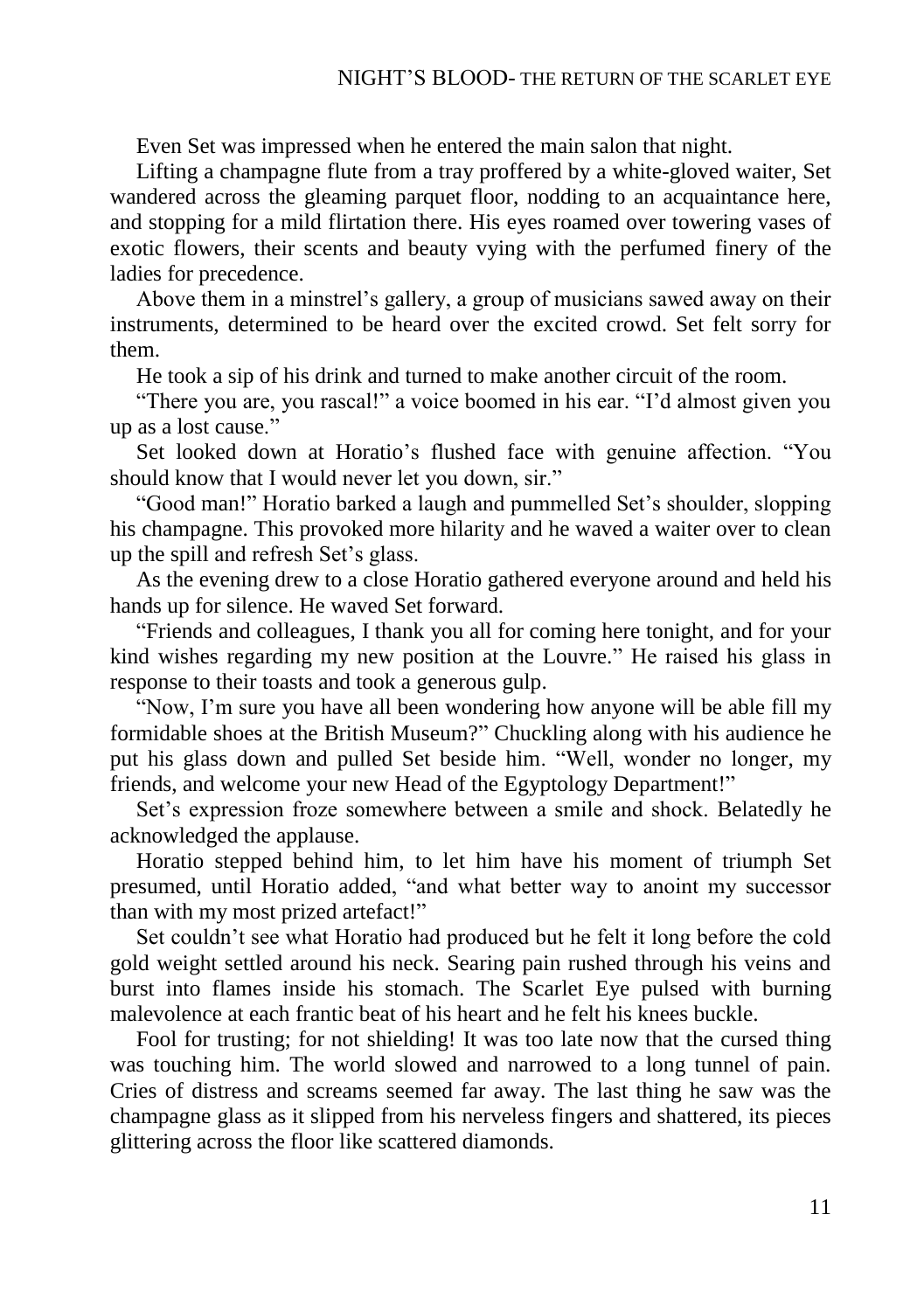Then his face met the polished boards and darkness claimed him.

ଛ≂

1908 AD - London, England.

"Has someone died?" Set stared at Aker's high-necked, long-sleeved black silk dress. The military-style braid on its bodice did nothing to soften its sober lines.

She removed the matching feather-trimmed hat and her lace gloves and placed them on his dresser.

*Not someone; something*, Aker thought privately. "You summoned me, my Lord. I'm here."

"Aker, please. It wasn't a summons. I…" His protest was cut short.

"With that one exception, it's been over eighty years since you last spoke to me. And then it was only because you needed my skills to track down the Scarlet Eye. What is it this time?"

Set cringed, both at her tone and because that's exactly why he had called her now; the thrice-cursed Eye had been stolen. They needed to find it fast.

He'd kept a greater distance from the amulet ever since that dreadful evening when Horatio had unknowingly almost crippled him, and that distance had led to him loosing track of it briefly after Horatio's heir had died.

Since then he'd been far more diligent, which made this theft all the more baffling. Who had taken it? *How* had they done it?

He met Aker's eyes and manned up. "It's gone. Someone managed to steal it. The current owners have police on three continents looking for it."

Her eyes held his for another long moment. Then with a shake of her head she turned her back on him.

Damn! His detachment had been to protect her from his father's wrath. If Ra found out they'd renewed their relationship, however briefly, he'd demand Aker return to the Underworld, which would be tantamount to a death-sentence for her.

 For once in his extremely long life he was at a loss for words. What could he say to retrieve her good opinion?

Before he could think of a safe response she'd collected her things from the dresser.

"I'll see what I can do. Are you staying here?" She tipped her head at the hotel room in which they now stood.

"Yes and...Thank you."

Another nod and she stepped into the swirling mirage-like vortex that had appeared behind her.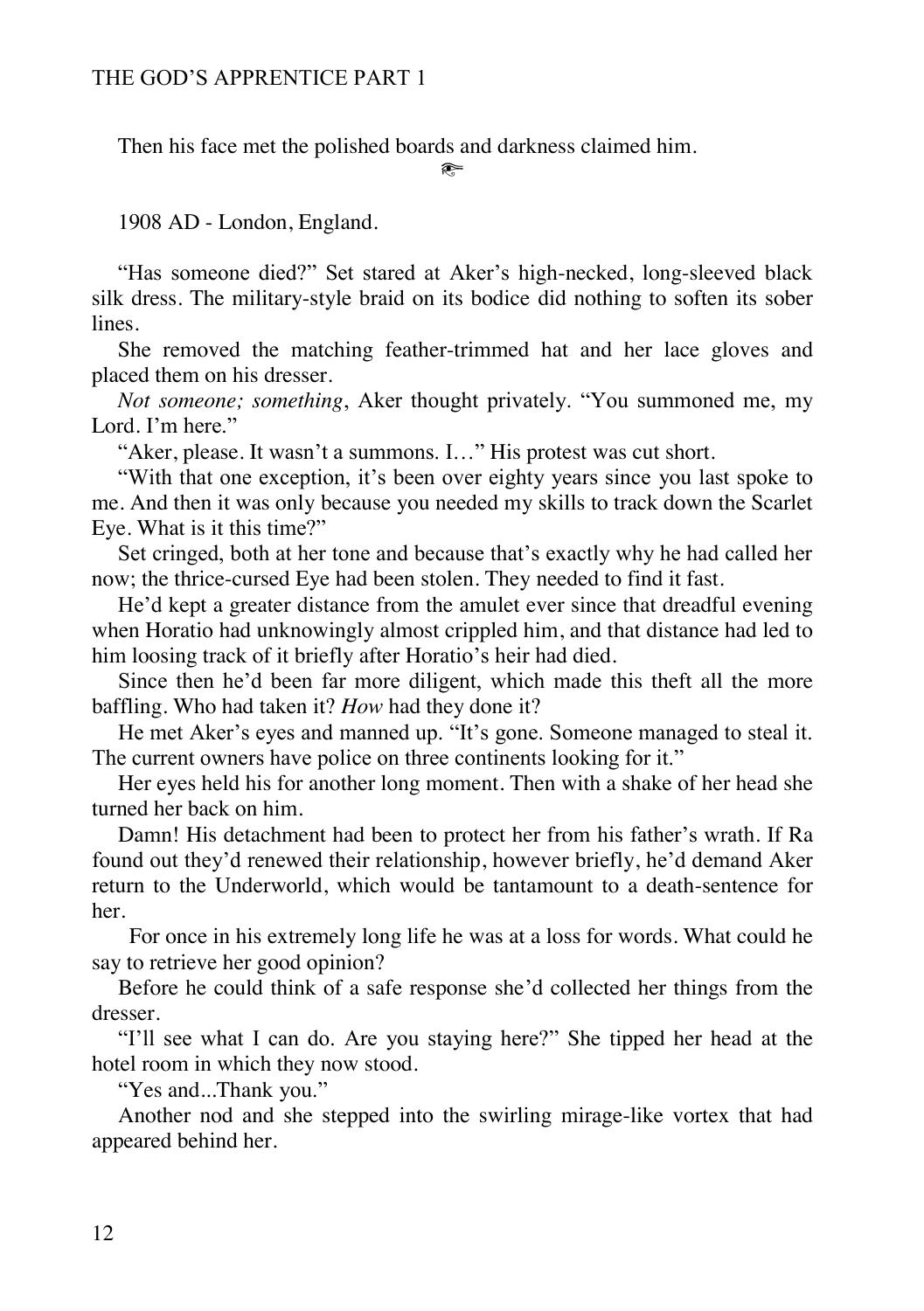Then it winked out, leaving him alone with his frustration.

Three tense weeks later Aker returned with the news that a member of the Metropolitan police force stationed at New Scotland Yard had recovered the Eye and it was back at the British Museum.

"Your friend at the Museum has authenticated it," she added. Her stiff posture told him he hadn't been forgiven yet, though the pale pink lace and chiffon teagown she was wearing today made him hopeful.

Taking her hand he placed a lingering kiss on each knuckle and then leaned in to kiss her properly before she could pull away. Her taut posture relaxed and he drew her closer, confident the wards he'd placed around the room would keep them safe from prying eyes.

When he raised his head at last they were lying across the bed, their clothing rumpled and their faces warm. He brushed aside the absurd curls framing her face. The rest of her hair was teased up and back and wound into a loose bun at the back of her head. This fashion didn't do her justice. Edwardian society should adopt Egyptian braids, he thought, and then snorted at the idea.

Her hand swatted his. "What's so funny?"

"These." He tweaked another strand.

Aker sighed. "For once I agree with you. You have no idea how difficult it is to achieve this style with hair like mine."

She missed the mischievous glint in his eye and the next moment he was tossing her hair pins all over the floor, freeing her tresses to form a dark cloud around her head.

The long day was just beginning to fade, and most of London was already asleep as she finished pinning her hair back up.

Set sighed. Their time together was always too short. Stolen moments.

Aker turned from the mirror to say goodbye.

Taking her hands in his before she could gather up the rest of her things, he bent to give her one last kiss.

Then, "There is something I've been meaning to tell you since I returned. Something I need to say before you leave..."

ଛ

PRESENT DAY – London, England.

The Sunday-morning peal of the bells of St Paul's was shimmering across the city as Aker appeared in Set's newly-leased apartment. He stepped forward to take her in his arms but her expression made him falter.

"What is it? What's wrong?"